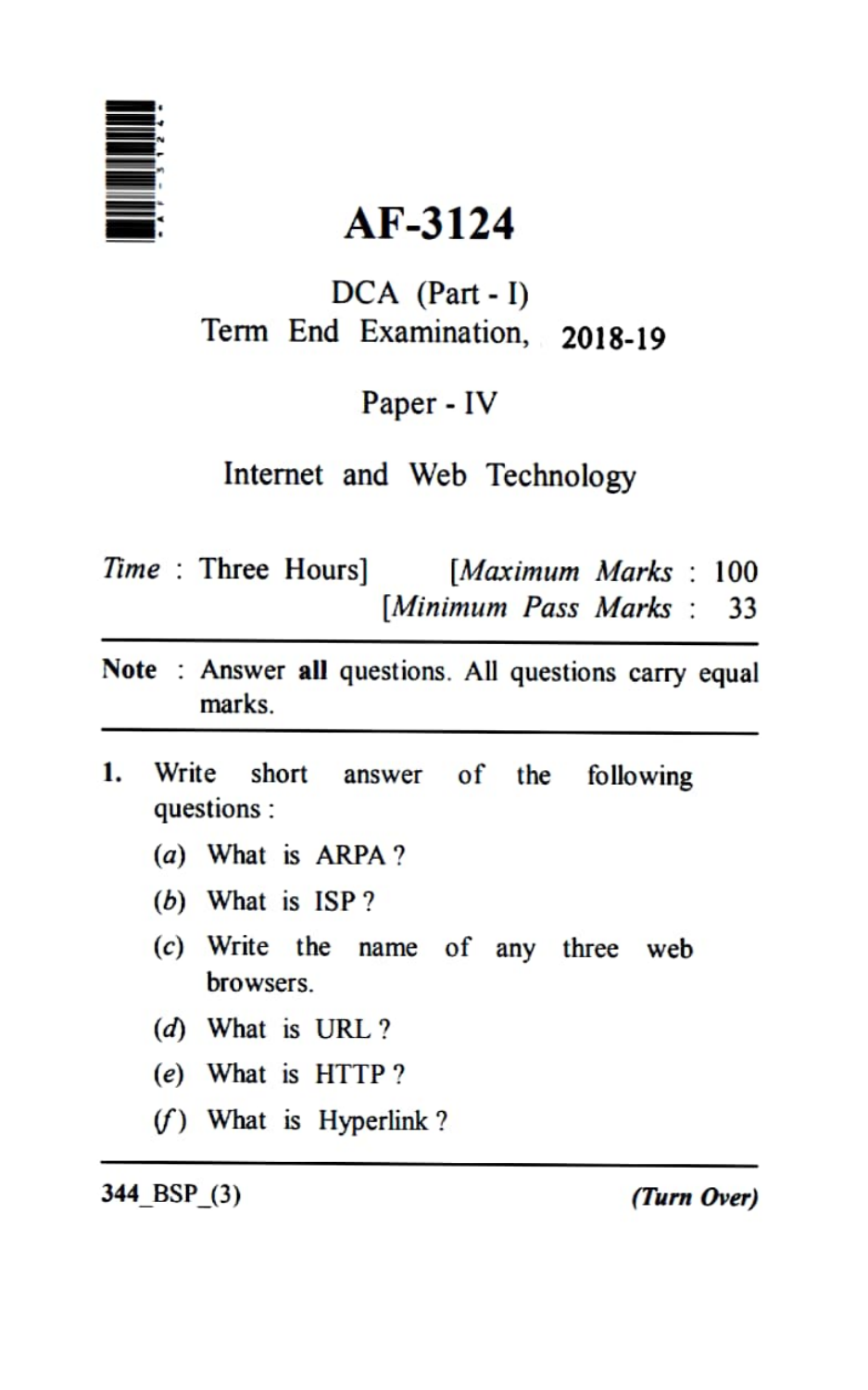(2)

(g) What is VSAT ?

(h) What is Internet ?

- $(i)$  What is JSP?
- ) Write the name of three search engine.

#### Unit-I

2. What is World Wide Web? Explain it.

#### OR

Explain the different web-browser. Also explain how web browser works.

### Unit-II

What is Protocol? Explain the different types 3. of protocols.

#### OR

What is meant by e-mail? Explain the different parts of e-mail.

#### Unit-IlI

4. What is telnet and remote login ?

#### OR

How does File Transfer Protocol work? Explain.

 $344$ <sub>\_BSP\_(3)</sub> (Continued)